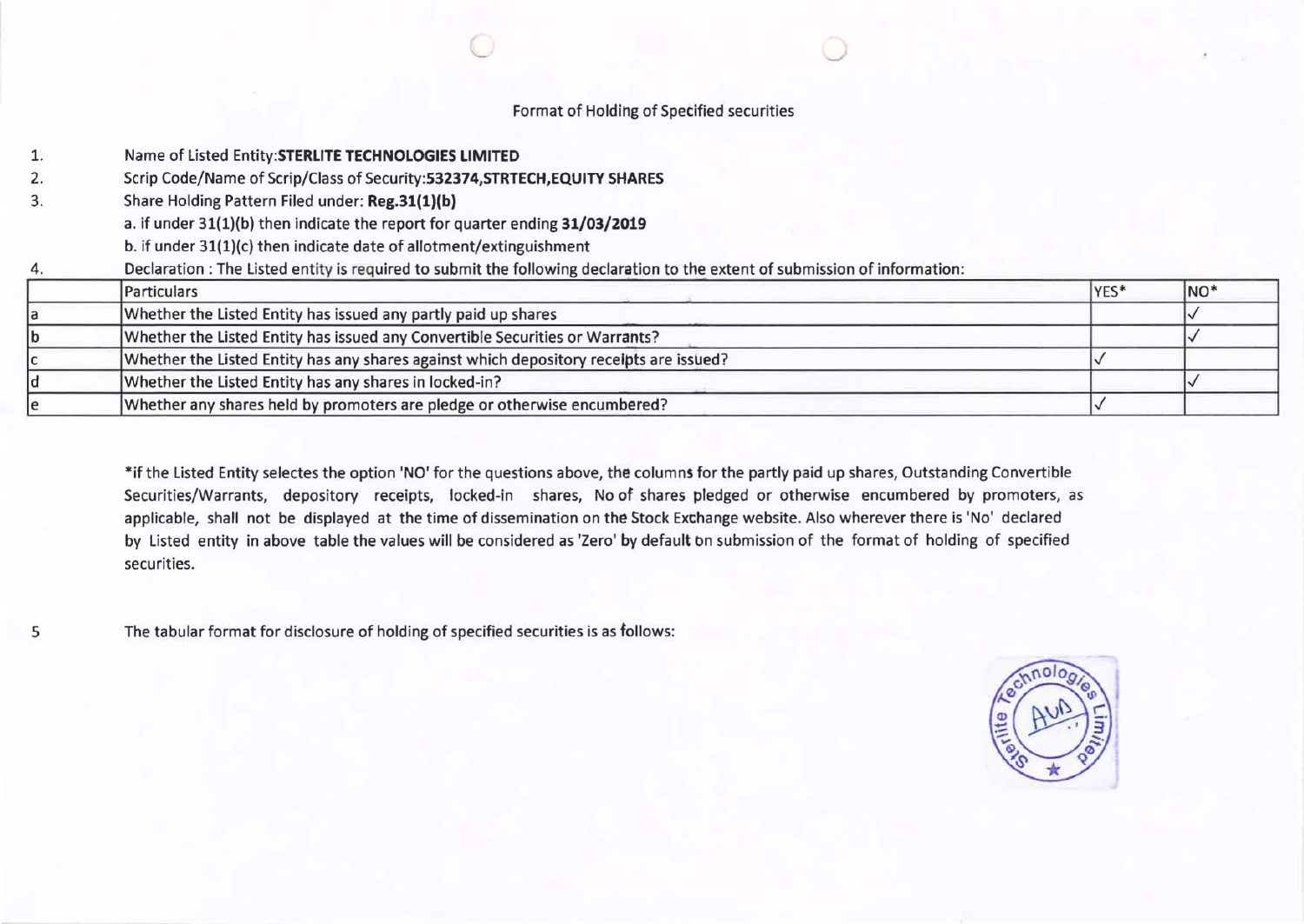## Table I - Summary Statement holding of specified securities

| Category | <b>Category of Shareholder</b> | No of  | No of fully<br>olders shares held | No of Partly<br>Shareh paid up equity paid-up equity Underlying<br>shares held | Depository<br>Receipts | No of Shares Total No of<br><b>Shares Held</b><br>$(VII) =$<br>$(IV)+(V)+(VI)$ | as a % of total securities<br>no of shares<br>(As a % of<br>$(A+B+CZ)$ | Shareholding Number of Voting Rights held in each class of |                                         |                |                    | No of Shares<br>Underlying<br>Outstanding<br>converttible<br>securities<br>(Including<br>Warrants) | Shareholding Number of<br>as a %<br>assuming full<br>conversion of<br>convertible<br>Securities (as<br>a percentage<br>of diluted<br>share capital) | Locked In Shares |                        | <b>Number of Shares</b><br>pledged or otherwise<br>encumbered |                    | Number of<br>equity shares<br>held in<br>dematerialized<br>form |
|----------|--------------------------------|--------|-----------------------------------|--------------------------------------------------------------------------------|------------------------|--------------------------------------------------------------------------------|------------------------------------------------------------------------|------------------------------------------------------------|-----------------------------------------|----------------|--------------------|----------------------------------------------------------------------------------------------------|-----------------------------------------------------------------------------------------------------------------------------------------------------|------------------|------------------------|---------------------------------------------------------------|--------------------|-----------------------------------------------------------------|
|          |                                |        |                                   |                                                                                |                        |                                                                                |                                                                        |                                                            | No of Voting Rights<br>Class Y<br>Total |                | Total as<br>a % of |                                                                                                    |                                                                                                                                                     | No.              | As a % No.<br>of total |                                                               | As a %<br>of total |                                                                 |
|          |                                |        |                                   |                                                                                |                        |                                                                                |                                                                        | Class X                                                    |                                         |                |                    |                                                                                                    |                                                                                                                                                     |                  |                        |                                                               |                    |                                                                 |
| $11$     | $\langle \text{II} \rangle$    | (iii)  | (IV)                              | W                                                                              | (VI)                   | (VM)                                                                           | (VIII)                                                                 |                                                            |                                         | [1X]           |                    | (X)                                                                                                | (X1)                                                                                                                                                |                  | fX1f                   | DOM:                                                          |                    | (XIV)                                                           |
| (A)      | Promoter & Promoter Group      | 10     | 216607221                         |                                                                                |                        | 216607221                                                                      | 53.82                                                                  | 216607221                                                  |                                         | 216607221      | 53.81              |                                                                                                    | 53.82                                                                                                                                               |                  | 0.001                  | 209402750                                                     | 96.67              | 216607221                                                       |
| (8)      | Public                         | 177560 | 185859802                         |                                                                                |                        | 185859802                                                                      | 46.18                                                                  | 185899802                                                  |                                         | 185859802      | 46.17              |                                                                                                    | 46.18                                                                                                                                               |                  | $0.00$ NA              |                                                               | NA                 | 182495703                                                       |
| (C)      | Non Promoter-Non Public        |        |                                   |                                                                                |                        |                                                                                |                                                                        |                                                            |                                         |                |                    |                                                                                                    |                                                                                                                                                     |                  |                        |                                                               |                    |                                                                 |
| (1)      | Shares underlying DRs          |        |                                   |                                                                                | 74700                  | 74700 NA                                                                       |                                                                        | 74700                                                      |                                         | 74700          | 0.02               |                                                                                                    | 0 NA                                                                                                                                                |                  | 0.00 NA                |                                                               | <b>NA</b>          | 74700                                                           |
| (C2)     | Shares held by Employes Trusts |        |                                   |                                                                                |                        |                                                                                | 0.00                                                                   |                                                            |                                         |                | 0.00               |                                                                                                    | 0.00                                                                                                                                                |                  |                        | 0.00 NA                                                       | <b>NA</b>          |                                                                 |
|          | Total:                         | 177571 | 402467023                         |                                                                                | 74700                  | 402541723                                                                      | 100.00                                                                 | 402541723                                                  |                                         | $\overline{a}$ | 402541723 100.00   |                                                                                                    | 100.00                                                                                                                                              |                  | 0.00                   | 209402750                                                     | 52.02              | 399177624                                                       |

Lechnolog  $\mathbf{e}$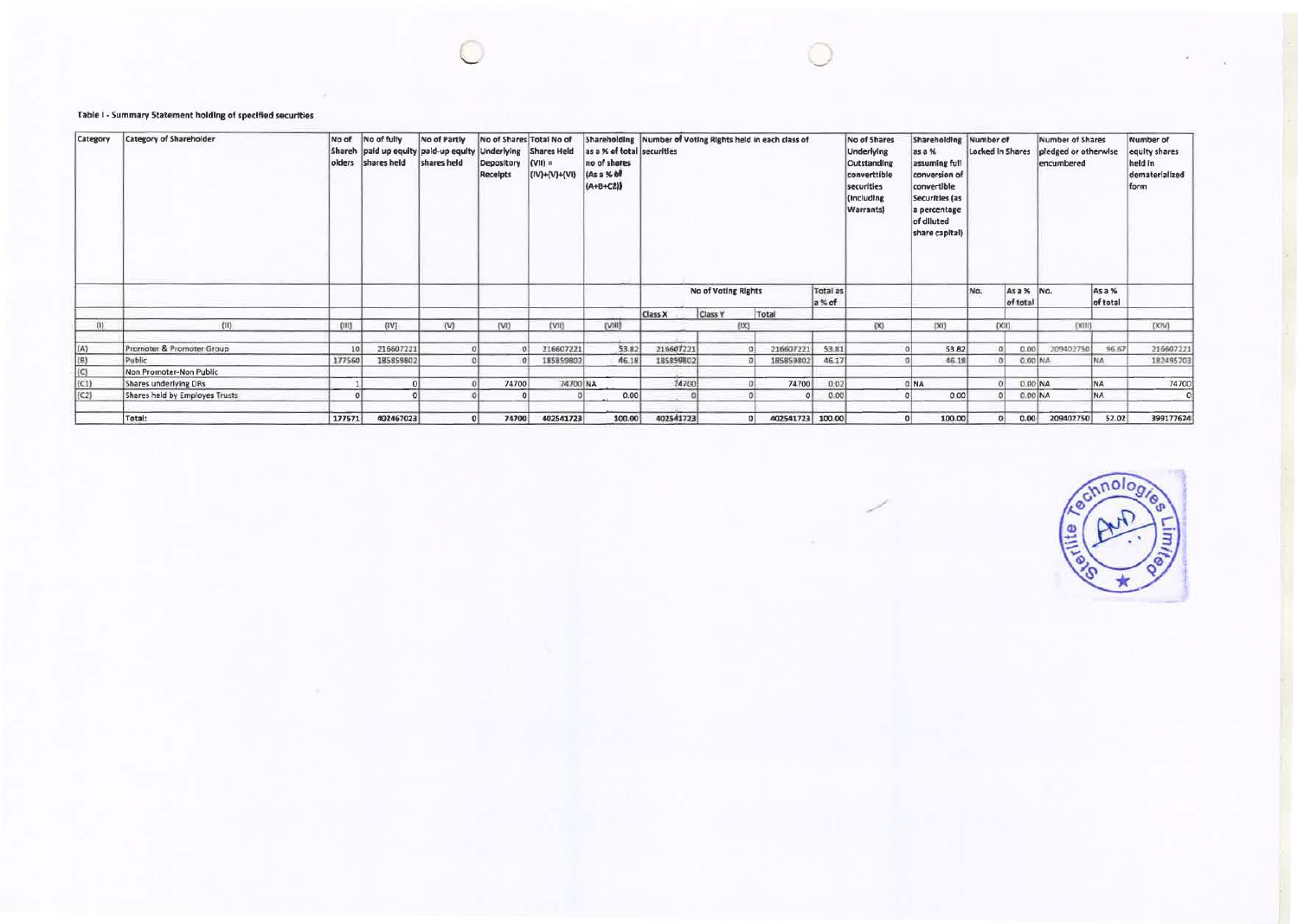#### Table II - Statement showing shareholding pattern of the Promoter and Promoter Group

| Category            | Category & Name of the Shareholder                           | PAN               | No of<br>olders | No of fully paid<br>Shareh up equity shares<br>held | No of Partly<br>paid-up<br>equity shares Underlying<br>held | No of<br><b>Shares</b><br>Depository<br>Receipts | <b>Total No of</b><br><b>Shares Held</b><br>$(IV+V+VI)$ | as a % of<br>total no of<br>shares<br><i><b>calculated</b></i><br>as per SCRR,<br>1957 (VIII) As<br>a % of<br>$(A+B+CZ)$ | Shareholding Number of Voting Rights held in each class of<br>securities |                            |                           |                                 | No of Shares<br>Underlying<br>Outstanding<br>converttible<br>securities<br>(Including<br>Warrants) | Shareholdin Number of Locked in<br>g as a %<br>assuming<br>full<br>conversion<br>of<br>convertible<br>Securities<br>(as a<br>percentage<br>of diluted<br>share<br>capital)<br>(VII)+(X) As<br>a % of<br>$(A+B+C2)$ | <b>Shares</b> |                              | <b>Number of Shares</b><br>pledged or otherwise<br>encumbered |                                      | Number of<br>equity shares<br>held in<br>dematerialize<br>d form |
|---------------------|--------------------------------------------------------------|-------------------|-----------------|-----------------------------------------------------|-------------------------------------------------------------|--------------------------------------------------|---------------------------------------------------------|--------------------------------------------------------------------------------------------------------------------------|--------------------------------------------------------------------------|----------------------------|---------------------------|---------------------------------|----------------------------------------------------------------------------------------------------|--------------------------------------------------------------------------------------------------------------------------------------------------------------------------------------------------------------------|---------------|------------------------------|---------------------------------------------------------------|--------------------------------------|------------------------------------------------------------------|
|                     |                                                              |                   |                 |                                                     |                                                             |                                                  |                                                         |                                                                                                                          |                                                                          | <b>No of Voting Rights</b> |                           | Total as a %<br>of (A+B+C)      |                                                                                                    |                                                                                                                                                                                                                    | No.           | As a % of                    | No.                                                           | As a % of<br>total Shares            |                                                                  |
|                     |                                                              |                   |                 |                                                     |                                                             |                                                  |                                                         |                                                                                                                          | Class X                                                                  |                            | Class Total               |                                 |                                                                                                    |                                                                                                                                                                                                                    |               | total                        |                                                               |                                      |                                                                  |
|                     | $11$                                                         | (III)             | (III)           | (IV)                                                | (v)                                                         | (VI)                                             | (VM)                                                    | (III)                                                                                                                    |                                                                          |                            | (XI)                      |                                 | X                                                                                                  | (X <sub>1</sub> )                                                                                                                                                                                                  |               | (XH)                         |                                                               | (X111)                               | <b>DOM</b>                                                       |
| (1)                 | Indian                                                       |                   |                 |                                                     |                                                             |                                                  |                                                         |                                                                                                                          |                                                                          |                            |                           |                                 |                                                                                                    |                                                                                                                                                                                                                    |               |                              |                                                               |                                      |                                                                  |
| (a)                 | Individuals/Hindu undivided Family                           |                   | 7 <sup>1</sup>  | 2440076                                             | $\alpha$                                                    | n.                                               | 2440176                                                 | 0.61                                                                                                                     | 2440176                                                                  |                            | 2440176<br>0 <sup>1</sup> | 0.61                            |                                                                                                    | 0.61<br>$\circ$                                                                                                                                                                                                    |               | 0.00<br>$\circ$              |                                                               | 0.00<br>$\alpha$                     | 2440176                                                          |
|                     | <b>JYOTI AGARWAL</b>                                         | ACNPA0781H        | 11              | 63000                                               | $\Omega$                                                    |                                                  | 0 <sup>1</sup><br>63000                                 | 0.02                                                                                                                     | 63000                                                                    |                            | 0 <sup>1</sup><br>63000   | 0.02                            |                                                                                                    | 0.02<br>$\Omega$                                                                                                                                                                                                   |               | $\Omega$<br>0.00             |                                                               | $\circ$<br>0.00                      | 63000                                                            |
|                     | NAVIN KUMAR AGARWAL                                          | ACTPA4140J        | 1               | 286945                                              | 0                                                           |                                                  | $\Omega$<br>286945                                      | 0.07                                                                                                                     | 286945                                                                   |                            | 0 <sup>1</sup><br>286945  | 0.07                            |                                                                                                    | $\circ$<br>0.07                                                                                                                                                                                                    |               | 0 <br>0.00                   |                                                               | 0 <br>0.00                           | 286945                                                           |
|                     | PRAVIN AGARWAL                                               | ADCPA9816F        | 1               | 1129750                                             | O <sub>1</sub>                                              |                                                  | $\Omega$<br>1129750                                     | 0.28                                                                                                                     | 1129750                                                                  |                            | 1129750<br> 0             | 0.28                            |                                                                                                    | 0.28<br>$\Omega$                                                                                                                                                                                                   |               | 0 <br>0.00                   |                                                               | 0 <br>0.00                           | 1129750                                                          |
|                     | PRATIK PRAVIN AGARWAL                                        | ADYPA7745D        | 11              | 118340                                              |                                                             | $\circ$                                          | 0 <sup>1</sup><br>118340                                | 0.03                                                                                                                     | 118340                                                                   |                            | 118340<br>$\Omega$        | 0.03                            |                                                                                                    | 0.03<br>$\Omega$                                                                                                                                                                                                   |               | $\Omega$<br>0.00             |                                                               | $\alpha$<br>0.00                     | 118340                                                           |
|                     | <b>ANKIT AGARWAL</b>                                         | AFMPA0622D        | 11              | 805041                                              | $\Omega$                                                    |                                                  | 0 <sup>1</sup><br>805041                                | 0.20                                                                                                                     | 805041                                                                   |                            | 805041<br>01              | 0.20                            |                                                                                                    | 0.20<br>$\Omega$                                                                                                                                                                                                   |               | $\Omega$<br>0.00             |                                                               | $\Omega$<br>0.00                     | 805041                                                           |
|                     | <b>RUCHIRA AGARWAL</b>                                       | AFTPA1818A        | 11              | 16000                                               | $\Omega$                                                    |                                                  | 16000<br>ΩI                                             | 0.00                                                                                                                     | 16000                                                                    |                            | 16000<br>$\Omega$         | 0.00                            |                                                                                                    | 0.00<br>$\Omega$                                                                                                                                                                                                   |               | $\circ$<br>0.00              |                                                               | O <sub>1</sub><br>0.00               | 16000                                                            |
|                     | SONAKSHI AGARWAL                                             | ANVPK0338F        | 11              | 21000                                               | O <sub>1</sub>                                              |                                                  | $\Omega$<br>21000                                       | 0.01                                                                                                                     | 21000                                                                    |                            | 0 <sup>1</sup><br>21000   | 0.01                            |                                                                                                    | 0.01<br>O <sub>1</sub>                                                                                                                                                                                             |               | 0.00<br>$\circ$              |                                                               | $\circ$<br>0.00                      | 21000                                                            |
| (b)                 | Central Government/State Government(s)                       |                   |                 | 0 <sup>1</sup><br>$\alpha$                          | $\Omega$                                                    |                                                  | αl<br>$\sigma$                                          | 0.00                                                                                                                     |                                                                          | 0 <sup>1</sup>             | $\Omega$<br>$\Omega$      | 0.00                            |                                                                                                    | 0.00<br>D                                                                                                                                                                                                          |               | 0.00<br> 0                   |                                                               | C <sub>1</sub><br>0.00               | $\circ$                                                          |
| (c)                 | <b>Financial Institutions/Banks</b>                          |                   | 0 <sup>1</sup>  | $\Omega$                                            | $\alpha$                                                    |                                                  | $\Omega$<br>O                                           | 0.00                                                                                                                     | $\theta$                                                                 |                            | $\Omega$<br>$\Omega$      | 0.00                            |                                                                                                    | 0.00<br>ol                                                                                                                                                                                                         |               | 0.00<br>$\Omega$             |                                                               | 0.00<br>$\Omega$                     | $\circ$                                                          |
| (d)                 | Any Other                                                    |                   |                 | 4764395                                             | οl                                                          |                                                  | 0<br>4764395                                            | 1.18                                                                                                                     | 4764395                                                                  |                            | 4764395<br>$\Omega$       | 1.18                            |                                                                                                    | 1.18<br>$\circ$                                                                                                                                                                                                    |               | 0.00<br><sub>0</sub>         |                                                               | 0 <br>0.00                           | 4764395                                                          |
|                     | <b>VEDANTA LIMITED</b>                                       | AACCS7101B        |                 | 4764295                                             | $\alpha$                                                    |                                                  | 4764295<br>۵l                                           | 1.18                                                                                                                     | 4764295                                                                  |                            | 4764295<br>$\Omega$       | 1.18                            |                                                                                                    | $\Omega$<br>1 18                                                                                                                                                                                                   |               | 0.00<br>$\Omega$             |                                                               | 0.00<br> 0                           | 4764295                                                          |
|                     | Pravin Agarwal Family Trust                                  | AADTP2845D        |                 | 100                                                 | $\Omega$                                                    |                                                  | 100<br>$\Omega$                                         | 0.00                                                                                                                     | 100                                                                      |                            | 100<br>$\Omega$           | 0.00                            |                                                                                                    | 0.00                                                                                                                                                                                                               |               | 0.00<br>$\Omega$             |                                                               | 0 <br>0.00                           | 100                                                              |
|                     | Sub-Total (A)(1)                                             |                   | 9               | 7204471                                             |                                                             |                                                  | nl<br>7204571                                           | 1.79                                                                                                                     | 7204571                                                                  |                            | 7204571<br>0ì             | 1.79                            |                                                                                                    | 1.79<br>$\Omega$                                                                                                                                                                                                   |               | 0.00<br>ol                   |                                                               | 0.00<br>$\Omega$                     | 7204571                                                          |
| (2)                 | Foreign                                                      |                   |                 |                                                     |                                                             |                                                  |                                                         |                                                                                                                          |                                                                          |                            |                           |                                 |                                                                                                    |                                                                                                                                                                                                                    |               |                              |                                                               |                                      |                                                                  |
| (a)                 | Individuals (Non-Resident Individuals/Foreign Individuals    |                   | 0 <sup>1</sup>  | $\Omega$<br>ol                                      | 01                                                          |                                                  | αI<br>$\Omega$                                          | 0.00                                                                                                                     |                                                                          | ol<br>0 <sup>1</sup>       | 0                         | 0.001<br>O <sub>1</sub><br>0.00 |                                                                                                    | 0.00<br>$\circ$                                                                                                                                                                                                    |               | 0.00<br>$\Omega$<br>$\Omega$ |                                                               | 0.00<br>$\Omega$<br>0.00<br>$\Omega$ | $\Omega$<br> 0                                                   |
| (b)                 | Government                                                   |                   |                 | 0 <sup>1</sup><br>$\Omega$<br>$\circ$               | ol                                                          |                                                  | $\alpha$<br>$\circ$<br>$\sim$<br>$\Omega$               | 0.00                                                                                                                     |                                                                          | $\Omega$                   | 0 <br>$\mathbf{0}$        | 0!<br>0.00<br>$\Omega$          |                                                                                                    | 0.00<br>0<br>0.00<br>$\Omega$                                                                                                                                                                                      |               | 0.00<br>0.00<br> 0           |                                                               | 0.00<br>$\Omega$                     | $\alpha$                                                         |
| (c)                 | Institutions                                                 |                   |                 |                                                     | $\alpha$                                                    |                                                  |                                                         | 0.00                                                                                                                     |                                                                          |                            |                           |                                 |                                                                                                    |                                                                                                                                                                                                                    |               |                              |                                                               |                                      |                                                                  |
| (d)                 | Foreign Portfolio Investor                                   |                   | $\Omega$        |                                                     | $\Omega$                                                    |                                                  | $\Omega$<br>$\Omega$                                    | 0.00                                                                                                                     |                                                                          | $\Omega$                   | $\Omega$<br>$\Omega$      | 0.00                            |                                                                                                    | 0.00<br>$\Omega$                                                                                                                                                                                                   |               | 0 <br>0.00                   |                                                               | 0.00<br>$\alpha$                     | $\alpha$                                                         |
| $\left\{ e\right\}$ | Any Other                                                    |                   |                 | 209402750                                           | $\Omega$                                                    |                                                  | ol<br>209402750                                         | 52.03                                                                                                                    | 209402750                                                                |                            | 0 209402750               | 52.02                           |                                                                                                    | 52.03<br> 0                                                                                                                                                                                                        |               | <b>c</b>                     | 0.00 209402750                                                | 100.00                               | 209402750                                                        |
|                     | TWIN STAR OVERSEAS LTD                                       | <b>AACCT6021D</b> |                 | 209402750                                           |                                                             |                                                  | 209402750                                               | 52.03                                                                                                                    | 209402750                                                                |                            | 0 209402750               | 52.02                           |                                                                                                    | 52.03<br>$\Omega$                                                                                                                                                                                                  |               | $\Omega$                     | 0.00 209402750                                                | 100.00                               | 209402750                                                        |
|                     | Sub-Total (A)(2)                                             |                   |                 | 209402750                                           | n                                                           |                                                  | 209402750                                               | 52.03                                                                                                                    | 209402750                                                                |                            | 0 209402750               | 52.02                           |                                                                                                    | 52.03<br>$\Omega$                                                                                                                                                                                                  |               | $\Omega$                     | 0.00 209402750                                                | 100.00                               | 209402750                                                        |
|                     | Total Shareholding of Promoter and Promoter Group (A)=(A)(1) |                   | 10 <sup>1</sup> | 216607221                                           |                                                             | o                                                | 216607321<br>$\alpha$                                   | 53.82                                                                                                                    | 216607321                                                                |                            | $0$ 216607321             | 53.81                           |                                                                                                    | 53.82<br>$\Omega$                                                                                                                                                                                                  |               | $\Omega$                     | 0.00 209402750                                                | 96.67                                | 216607321                                                        |

Restmologie Limi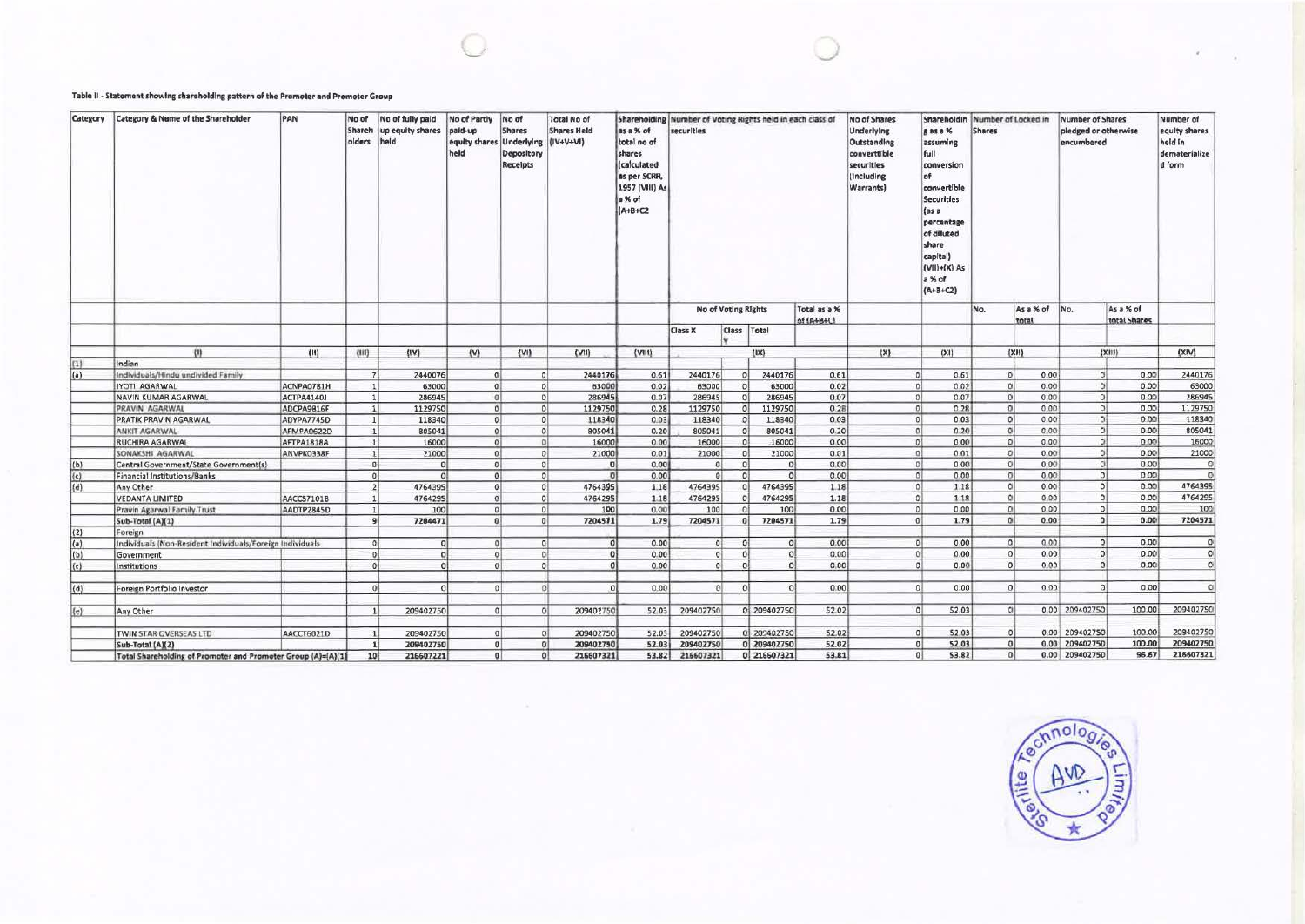## Table III - Statement showing shareholding pattern of the Public shareholder

| Category      | <b>Category &amp; Name of the Shareholder</b>                                                    | PAN        | No of<br>Sharehol<br>ders | No of fully<br>paid up<br>equity<br>shares held | No of Partly<br>pald-up equity<br>shares held | No of<br><b>Shares</b><br><b>Underlying</b><br>Depository<br>Receipts | <b>Shares Held</b><br>$(IV+V+VI)$ | Total No of Shareholdin Number of Voting Rights held in each class of<br>gas a % of<br>total no of<br>shares<br>$(A+B+CZ)$ | <b>securities</b>   |                |                            |                    | No of Shares<br>Underlying<br>Outstanding<br>converttible<br>securities<br>(Including<br>Warrants) | Shareholding as a Number of Locked in<br>% assuming full<br>conversion of<br>convertible<br>Securities (as a<br>percentage of<br>diluted share<br>canitall | <b>Shares</b>  |                        | Number of Shares<br>pledged or<br>otherwise<br>encumbered |           | Number of<br>equity shares<br>held in<br>dematerializ<br>ed form |
|---------------|--------------------------------------------------------------------------------------------------|------------|---------------------------|-------------------------------------------------|-----------------------------------------------|-----------------------------------------------------------------------|-----------------------------------|----------------------------------------------------------------------------------------------------------------------------|---------------------|----------------|----------------------------|--------------------|----------------------------------------------------------------------------------------------------|------------------------------------------------------------------------------------------------------------------------------------------------------------|----------------|------------------------|-----------------------------------------------------------|-----------|------------------------------------------------------------------|
|               |                                                                                                  |            |                           |                                                 |                                               |                                                                       |                                   |                                                                                                                            | No of Voting Rights |                |                            | Total as a<br>% of |                                                                                                    |                                                                                                                                                            | No.            | As a % of No.<br>total | total                                                     | As a % of |                                                                  |
|               |                                                                                                  |            |                           |                                                 |                                               |                                                                       |                                   |                                                                                                                            | <b>Class X</b>      | <b>Class Y</b> | Total                      |                    |                                                                                                    |                                                                                                                                                            |                |                        |                                                           |           |                                                                  |
|               | (1)                                                                                              | (III)      | (111)                     | (IV)                                            | (V)                                           | (VI)                                                                  | (V <sup>H</sup> )                 | (VIII)                                                                                                                     |                     |                | (X)                        |                    | (x)                                                                                                | (Xt)                                                                                                                                                       | (X  )          |                        |                                                           | (X  1)    | (XIV)                                                            |
| (1)           | Institutions                                                                                     |            |                           |                                                 |                                               |                                                                       |                                   |                                                                                                                            |                     |                |                            |                    |                                                                                                    |                                                                                                                                                            |                |                        |                                                           |           |                                                                  |
| a             | Mutual Funds                                                                                     |            |                           | 19 37267524                                     | $\Omega$                                      |                                                                       | 37267524                          | 9.26                                                                                                                       | 37267524            |                | 0 37267524                 | 9.26               |                                                                                                    | 9.26<br>$\circ$                                                                                                                                            | $\mathfrak{a}$ |                        | 0.00 NA                                                   | <b>NA</b> | 37267524                                                         |
|               | <b>DSP EQUITY &amp; BOND FUND</b>                                                                | AAAJD0430B |                           | 9129533                                         | $\alpha$                                      |                                                                       | 9129533                           | 2.27                                                                                                                       | 9129533             |                | $0$ 9129533                | 2.27               |                                                                                                    | 2.27<br>$\Omega$                                                                                                                                           | $\Omega$       |                        | 0.00 NA                                                   | <b>NA</b> | 9129533                                                          |
|               | ADITYA BIRLA SUN LIFE TRUSTEE PRIVATE LIMITED A/C<br>ADITYA BIRLA SUN LIFE EQUITY ADVANTAGE FUND | AAATB0102C |                           | 5863156                                         | $\alpha$                                      |                                                                       | 5863156                           | 1.46                                                                                                                       | 5863156             |                | 5863156<br>01              | 1.46               |                                                                                                    | 1.46                                                                                                                                                       | $\Omega$       |                        | 0.00 NA                                                   | <b>NA</b> | 5863156                                                          |
|               | <b>L&amp;T MUTUAL FUND TRUSTEE LIMITED -L&amp;T EMERGING</b>                                     | AAATCA460E |                           | 12119345                                        | $\Omega$                                      |                                                                       | 12119345                          | 3.01                                                                                                                       | 12119345            |                | 0 12119345                 | 3.01               |                                                                                                    | 3.01<br>o                                                                                                                                                  | $\Omega$       |                        | $0.00$ NA                                                 | <b>NA</b> | 12119345                                                         |
|               | MARCHAELINING FLIAM EFRICE<br>RELIANCE CAPITAL TRUSTEE CO LTD.A/C RELIANCE<br>POWER& INFRA FUND  | AAATR0090B |                           | 4895380                                         | ٥ı                                            |                                                                       | 4895380                           | 1.22                                                                                                                       | 4895380             |                | 4895380<br>$\Omega$        | 1.22               |                                                                                                    | 1.22                                                                                                                                                       | $\Omega$       |                        | 0.00 NA                                                   | <b>NA</b> | 4895380                                                          |
| (b)           | Venture Capital Funds                                                                            |            | $\Omega$                  |                                                 | 0 <sup>1</sup>                                |                                                                       |                                   | 0.00                                                                                                                       | $\Omega$            |                | $\overline{0}$<br>$\Omega$ | 0.00               |                                                                                                    | $\Omega$<br>0.00                                                                                                                                           | $\Omega$       |                        | 0.00 NA                                                   | <b>NA</b> |                                                                  |
| (c)           | Alternate Investment Funds                                                                       |            | $\overline{a}$            | 62481                                           | ol                                            |                                                                       | 62481                             | 0.02                                                                                                                       | 62481               |                | 0 <br>62481                | 0.02               |                                                                                                    | 0.02<br>$\Omega$                                                                                                                                           | $\Omega$       |                        | 0.00 NA                                                   | <b>NA</b> | 62481                                                            |
|               | Foreign Venture Capital Investors                                                                |            | $\sqrt{2}$                |                                                 | $\mathfrak{o}$                                |                                                                       |                                   | 0.00                                                                                                                       | $\Omega$            |                | 0 <sup>1</sup>             | 0.00               |                                                                                                    | 0.00<br>$\Omega$                                                                                                                                           | $\Omega$       |                        | 0.00 NA                                                   | NA        |                                                                  |
| $\frac{d}{e}$ | Foreign Portfolio Investors                                                                      |            | 133                       | 24188981                                        | $\mathbf{0}$                                  |                                                                       | 24188981                          | 6.01                                                                                                                       | 24188981            |                | 0 24188981                 | 6.01               |                                                                                                    | 6.01<br>$\Omega$                                                                                                                                           | $\Omega$       |                        | 0.00 NA                                                   | NA        | 24188981                                                         |
| (9)           | Financial Institutions/Banks                                                                     |            | 23                        | 1010966                                         | σl                                            |                                                                       | 1010966                           | 0.25                                                                                                                       | 1010966             |                | 0 <br>1010966              | 0.25               |                                                                                                    | 0.25<br>$\Omega$                                                                                                                                           | $\Omega$       |                        | 0.00 NA                                                   | <b>NA</b> | 1007936                                                          |
| (st)          | Insurance Companies                                                                              |            |                           | 5221535                                         | ٥l                                            |                                                                       | 5221535                           | 1.30                                                                                                                       | 9221535             |                | 0 <sup>1</sup><br>5221535  | 1.30               |                                                                                                    | 1.30<br>$\Omega$                                                                                                                                           | $\Omega$       |                        | 0.00 NA                                                   | NA.       | 5221535                                                          |
|               | LIFE INSURANCE CORPORATION OF INDIA                                                              |            |                           | 4700697                                         | $\Omega$                                      |                                                                       |                                   |                                                                                                                            | 4700697             |                | 4700697<br>0 <sup>1</sup>  | 1.17               |                                                                                                    | $\Omega$                                                                                                                                                   | $\Omega$       |                        |                                                           | <b>NA</b> | 4700697                                                          |
|               | Provident Funds/Pension Funds                                                                    | AAACL0S82H | n                         |                                                 | $\alpha$                                      |                                                                       | 4700697                           | 1.17<br>0.00                                                                                                               | $\alpha$            |                | 0 <sup>1</sup>             | 0.00               |                                                                                                    | 1.17<br>0.00<br>$\Omega$                                                                                                                                   | $\Omega$       |                        | 0.00 NA                                                   | <b>NA</b> | <b>C</b>                                                         |
| (h)<br>m      |                                                                                                  |            |                           |                                                 |                                               |                                                                       |                                   |                                                                                                                            |                     |                |                            |                    |                                                                                                    |                                                                                                                                                            |                |                        | 0.00 NA                                                   |           |                                                                  |
|               | Any Other                                                                                        |            |                           |                                                 |                                               |                                                                       |                                   |                                                                                                                            |                     |                |                            |                    |                                                                                                    |                                                                                                                                                            |                |                        |                                                           |           |                                                                  |
|               | Sub Total (B)(1)                                                                                 |            |                           | 181 67751487                                    | $\Omega$                                      |                                                                       | 67751487                          | 16.83                                                                                                                      | 67751487            |                | 0 67751487                 | 16.83              |                                                                                                    | 16.83                                                                                                                                                      | $\sigma$       |                        | 0.00 NA                                                   | NA        | 67748457                                                         |
| (2)           | Central Government/State Government(s)/President of India                                        |            |                           | 500                                             | 0                                             |                                                                       | 500                               | 0.00                                                                                                                       | 500                 |                | 500<br>$\circ$             | 0.00               |                                                                                                    | 0.00<br>n                                                                                                                                                  | $\Omega$       |                        | 0.00 NA                                                   | <b>NA</b> | 500                                                              |
|               | Sub Total (B)(2)                                                                                 |            | $\mathbf{1}$              | 500                                             | ۵l                                            |                                                                       | 800                               | 0.00                                                                                                                       | 500                 |                | 0 <br>500                  | 0.00               |                                                                                                    | 0.00<br>n                                                                                                                                                  | $\mathbf{0}$   |                        | $0.00$ NA                                                 | <b>NA</b> | 500                                                              |
| (3)           | Non-Institutions                                                                                 |            |                           |                                                 |                                               |                                                                       |                                   |                                                                                                                            |                     |                |                            |                    |                                                                                                    |                                                                                                                                                            |                |                        |                                                           |           |                                                                  |
| (a)           | Individual shareholders holding nominal share capital up to Rs.2 lakhs.                          |            | 172306                    | 80370947                                        | αl                                            |                                                                       | 80370947                          | 19.97                                                                                                                      | 80370947            |                | 0 80370947                 | 19.97              |                                                                                                    | 19.97<br>O                                                                                                                                                 |                |                        | 0.00 NA                                                   | NA        | 77224513                                                         |
|               | il.Individual shareholders holding nominal share capital in excess of Rs. 2 Lal                  |            | 41                        | 14931355                                        | ol                                            |                                                                       | 14931355                          | 3.71                                                                                                                       | 14931355            |                | $0$ 14931355               | 3.71               |                                                                                                    | 3.71                                                                                                                                                       |                |                        | 0.00 NA                                                   | NA        | 14931355                                                         |
| (b)           | NBFCs Registered with RBI                                                                        |            | 21                        | 157691                                          | ol                                            |                                                                       | 157691                            | 0.04                                                                                                                       | 157691              |                | 157691<br>ol               | 0.04               |                                                                                                    | 0.04<br>$\Omega$                                                                                                                                           | $\alpha$       |                        | 0.00 NA                                                   | <b>NA</b> | 157691                                                           |
| (e)           | <b>Employee Trusts</b>                                                                           |            | ol                        | $\Omega$                                        | ol                                            |                                                                       | <sub>c</sub>                      | 0.00                                                                                                                       | $\Omega$            |                | 0                          | 0.00               |                                                                                                    | 0.00                                                                                                                                                       | $\mathbf{D}$   |                        | 0.00 NA                                                   | <b>NA</b> | $\sigma$                                                         |
| (d)           | Overseas Depositories (Holding DRs)(Balancing figure)                                            |            | $\Omega$                  | $\sim$                                          | n١                                            |                                                                       | $\alpha$                          | 0.00                                                                                                                       | $\alpha$            |                | $\Omega$                   | 0.00               |                                                                                                    | 0.00                                                                                                                                                       | $\sigma$       |                        | 0.00 MA                                                   | NA        | <b>r</b>                                                         |
| $\{e\}$       | Any Other                                                                                        |            |                           |                                                 |                                               |                                                                       |                                   |                                                                                                                            |                     |                |                            |                    |                                                                                                    |                                                                                                                                                            |                |                        |                                                           |           |                                                                  |
|               | <b>TRUSTS</b>                                                                                    |            | $\mathbf{R}$              | 7610                                            | 0                                             | $\Omega$                                                              | 7610                              | 0.00                                                                                                                       | 7610                |                | ol<br>7610                 | 0.00               |                                                                                                    | 0.00                                                                                                                                                       | $\Omega$       |                        | 0.00 NA                                                   | <b>NA</b> | 7110                                                             |
|               | <b>NON RESIDENT INDIANS</b>                                                                      |            | 2596                      | 2674504                                         | $\Omega$                                      | nl                                                                    | 2674504                           | 0.66                                                                                                                       | 2674504             |                | 0 <br>2674504              | 0.66               |                                                                                                    | 0.66<br>$\Omega$                                                                                                                                           | $\Omega$       |                        | 0.00 NA                                                   | NA        | 2470874                                                          |
|               | <b>CLEARING MEMBERS</b>                                                                          |            | 167                       | 725683                                          | ni                                            |                                                                       | 725683                            | 0.18                                                                                                                       | 725683              |                | ol<br>725683               | 0.18               |                                                                                                    | 0.18                                                                                                                                                       | $\circ$        |                        | 0.00 NA                                                   | NA        | 725683                                                           |
|               | NON RESIDENT INDIAN NON REPATRIABLE                                                              |            | 1040                      | 1062663                                         | $\circ$                                       |                                                                       | 1062663                           | 0.26                                                                                                                       | 1062663             |                | $\sigma$<br>1062663        | 0.26               |                                                                                                    | 0.26                                                                                                                                                       | 0              |                        | 0.00 NA                                                   | NA        | 1062663                                                          |
|               | <b>BODIES CORPORATES</b>                                                                         |            | 1196                      | 14820132                                        | $\Omega$                                      |                                                                       | 14820132                          | 3.68                                                                                                                       | 14820132            |                | 14820132<br>ni             | 3.68               |                                                                                                    | 3.68                                                                                                                                                       | n              |                        | 0.00 NA                                                   | NA        | 14809627                                                         |
|               | IEPF                                                                                             |            |                           | 3343380                                         | $\Omega$                                      |                                                                       | 3343380                           | 0.83                                                                                                                       | 3343380             |                | 3343380<br><b>ol</b>       | 0.83               |                                                                                                    | 0.83                                                                                                                                                       |                |                        | $0.00$ NA                                                 | ASA       | 3343380                                                          |
|               | <b>FOREIGN NATIONALS</b>                                                                         |            |                           | 13850                                           | $\Omega$                                      |                                                                       | 13850                             | 0.00                                                                                                                       | 13850               |                | 13850                      | 0.00               |                                                                                                    | 0.00                                                                                                                                                       |                |                        | $0.00$ NA                                                 | NA        | 13850                                                            |
|               | Sub Total (B)(3)                                                                                 |            | 177378                    | 118107815                                       | $\alpha$                                      | $\Omega$                                                              | 118107815                         | 29.35                                                                                                                      | 118107815           |                | 0 118107815                | 29.34              |                                                                                                    | 29.35<br>$\Omega$                                                                                                                                          | $\Omega$       | 0.00                   |                                                           |           | 114746746                                                        |
|               | Total Public Shareholding (B) = (B)(1)+(B)(2)+(B)(3)                                             |            | 177560                    | 185859802                                       | ol                                            | $\circ$                                                               | 185859802                         | 46.18                                                                                                                      | 185859802           |                | 0   185859802              | 46.17              |                                                                                                    | 46.18<br>$\Omega$                                                                                                                                          | $\circ$        | 0.00                   |                                                           |           | 182495703                                                        |

G.